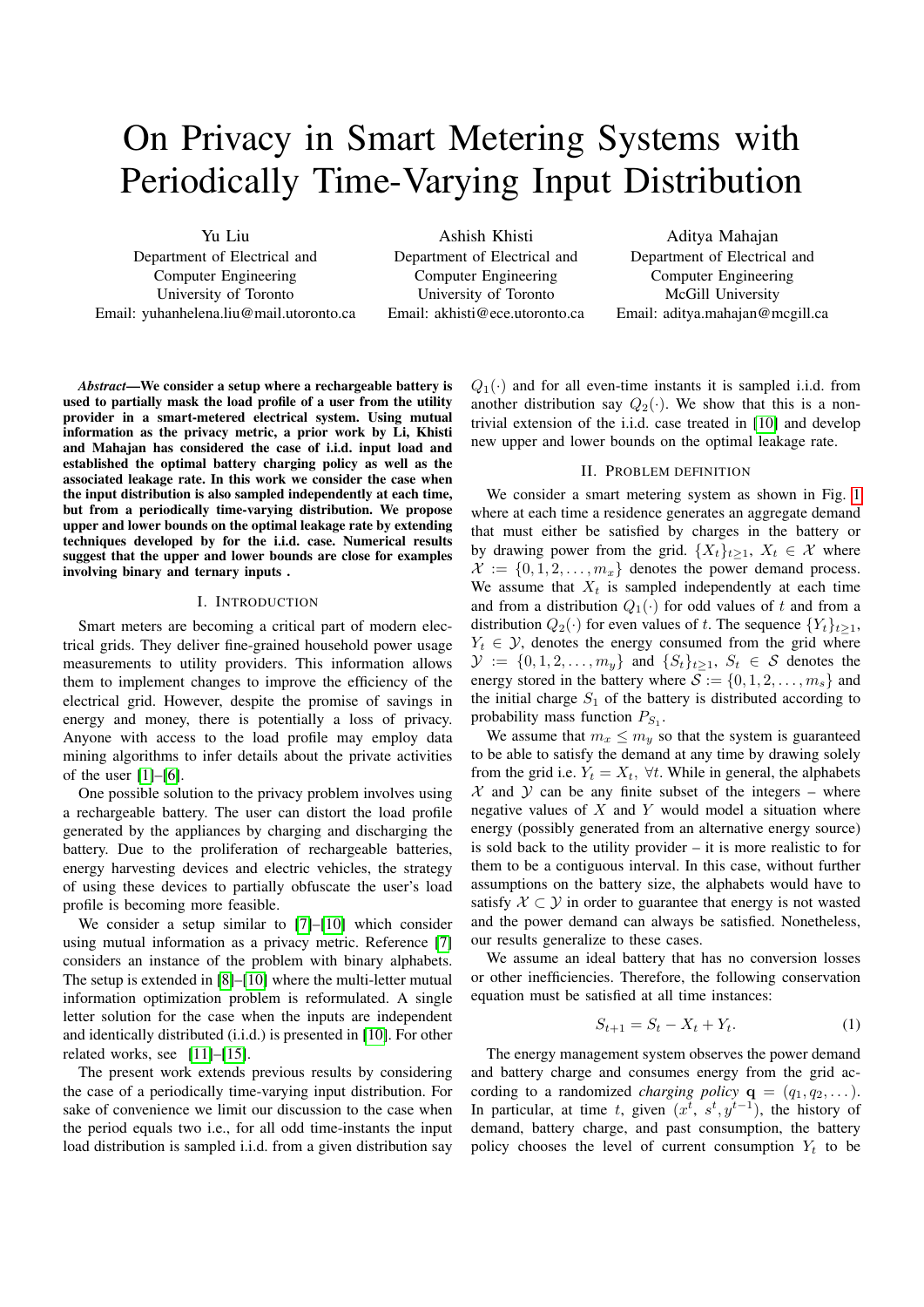<span id="page-1-0"></span>

| Home         | $X_t$                       | Battery Policy | $Y_t$                                 | $Y_t$ |
|--------------|-----------------------------|----------------|---------------------------------------|-------|
| Applications | $S_{t+1} = S_t + Y_t - X_t$ | $Y_t$          | Power<br>$q_t(Y_t X^t, S^t, Y^{t-1})$ | Grid  |

Fig. 1: System Diagram. The user demand is denoted by  $X_t$ , the grid consumption by  $Y_t$ , and the battery state by  $S_t$ . The battery policy is denoted by the conditional distribution  $q(Y_t|X^t, S^t, Y^{t-1})$ . The battery policy effectively defines a channel with memory from the residence to the utility provider.

y with probability  $q_t(y \mid x^t, s^t, y^{t-1})$ . For a randomized charging policy to be feasible, it must satisfy the conservation equation [\(1\)](#page-0-0), so given the current power demand and battery charge  $(x_t, s_t)$ , the feasible values of grid consumption are defined by

$$
\mathcal{Y}_{\circ}(s_t - x_t) = \{ y \in \mathcal{Y} : s_t - x_t + y \in \mathcal{S} \}.
$$

Thus, we require that

$$
q_t(\mathcal{Y}_0(s_t - x_t) \mid x^t, s^t, y^{t-1})
$$
  
= 
$$
\sum_{y \in \mathcal{Y}_0(s_t - x_t)} q_t(y \mid x^t, s^t, y^{t-1})
$$
  
= 1.

The set of all such feasible strategies is denoted by  $Q_A$ . A battery policy effectively defines a channel with memory between a residence and the utility provider (as portrayed in Fig. [1\)](#page-1-0).

The quality of a charging policy depends on the amount of information leaked under that policy. This notion is captured by mutual information  $I^{\mathbf{q}}(S_1, X^T; Y^T)$  evaluated according to the joint probability distribution on  $(S^T, X^T, Y^T)$  induced by the sequence q:

$$
\mathbb{P}^{\mathbf{q}}(S^T = s^T, X^T = x^T, Y^T = y^T)
$$
  
=  $P_{S_1}(s_1)P_{X_1}(x_1)q_1(y_1 | x_1, s_1)$   

$$
\times \prod_{t=2}^T \left[ 1_{s_t} \{s_{t-1} - x_{t-1} + y_{t-1}\} \right]
$$
 (2)  
 $Q_t(x_t)q_t(y_t | x^t, s^t, y^{t-1})$ ,

where  $Q_t \equiv Q_1$  for odd values of t and  $Q_t \equiv Q_2$  for even values of t.

Given a policy  $\mathbf{q} = (q_1, q_2, \dots) \in \mathcal{Q}_A$ , we define the worst case information leakage *rate* as follows:

$$
L_{\infty}(\mathbf{q}) := \limsup_{T \to \infty} \frac{1}{T} I^{\mathbf{q}}(S_1, X^T; Y^T).
$$
 (3)

*Remark* II.1. The random variable  $S_1$  in the mutual information terms do not affect the asymptotic rate. However its inclusion often simplifies the analysis.

We are interested in the following optimization problem:

<span id="page-1-2"></span>**Problem A.** *Given the alphabet*  $\mathcal X$  *and distributions*  $\{Q_1, Q_2\}$ *of the power demand, the alphabet* S *of the battery, and the alphabet* Y *of the demand: find a battery charging policy*

 $\mathbf{q} = (q_1, q_2, \dots) \in \mathcal{Q}_A$  and the initial distribution  $P_{S_1}$  of the *battery state, that minimizes the leakage rate*  $L_{\infty}(\mathbf{q})$  *given by* [\(3\)](#page-1-1)*.*

#### III. STATE INVARIANT BATTERY POLICIES

#### *A. State Invariant Policy: I.I.D. Inputs*

We first briefly summarize the results in [\[10\]](#page-4-3) for i.i.d. inputs i..e, when  $Q_1(x) = Q_2(x) = Q_x(x)$ . The simplest class of policies are stationary and memoryless, conditioning only on the current battery state and power demand:

<span id="page-1-3"></span>
$$
q(y|x,s). \tag{4}
$$

As such evaluating the leakage rate [\(3\)](#page-1-1) even for this simplified class of policies requires numerical approaches, see e.g., [\[7\]](#page-4-2), [\[13\]](#page-4-7). Instead if one imposes a certain invariance condition we can obtain a closed form expression for the leakage rate. Our proposed class preserves the following property:

$$
\mathbb{P}(S_2 = s_2 | Y_1 = y_1) = \mathbb{P}(S_1 = s_2), \ \forall s_2 \in \mathcal{S}, y_1 \in \hat{\mathcal{Y}} \quad (5)
$$

where  $\hat{y} := \{y : P_{Y_1}(y_1) > 0\}$  for some initial battery state distribution  $P_{S_1}$ . This invariance condition implies that  $S_t \perp Y_{t-1}$  and also that  $\mathbb{P}_{S_t} = \mathbb{P}_{S_1}$ ,  $\forall t$ . By exploiting this property, we can obtain single-letter achievable leakage rates as follows [\[10\]](#page-4-3):

Lemma III.1. *( [\[10\]](#page-4-3)) Given an instance of Problem [A](#page-1-2) with i.i.d. power demand*  $Q_1(x) = Q_2(x) = Q_X(x)$  *and initial battery state distribution*  $\mathbb{P}_{S_1}$ , *if the stationary memoryless policy*  $\mathbf{q} = (q, q, \ldots) \in \mathcal{Q}_A$  *satisfies the invariance property* [\(5\)](#page-1-3)*, then* 

$$
L_{\infty}(\mathbf{q})=I(S_1,X_1;Y_1),
$$

*where*  $(S_1, X_1, Y_1) \sim \mathbb{P}_{S_1}(s_1)Q(x_1)q(y_1|x_1, s_1)$ *.* 

While the restriction to the invariance class may appear restrictive, interestingly for the case of i.i.d. inputs it was shown in [\[10\]](#page-4-3) that the optimal policy belongs to this class. In particular the optimal policy was shown to be of the following form

$$
q^*(y|x,s) = \begin{cases} \frac{Q_X(y)P_{S_1}(y+s-x)}{P_{W_1}(s-x)} & \text{if } y \in \mathcal{X} \cap \mathcal{Y}_0(s-x) \\ 0 & \text{otherwise} \end{cases}
$$
(6)

<span id="page-1-1"></span>where recall that  $Q_X(\cdot) = Q_1(\cdot) = Q_2(\cdot)$  for the case of i.i.d. inputs, and  $W_1 = S_1 - X_1$ . Furthermore the optimal choice for  $P_{S_1}(\cdot)$  was also characterized in [\[10\]](#page-4-3) as follows

<span id="page-1-4"></span>
$$
P_{S_1}^* = \arg\min_{P_{S_1}} I(S_1 - X_1; X_1)
$$
 (7)

where the term on the right hand side corresponds to the minimum achievable leakage rate associated with the policy in [\(6\)](#page-1-4).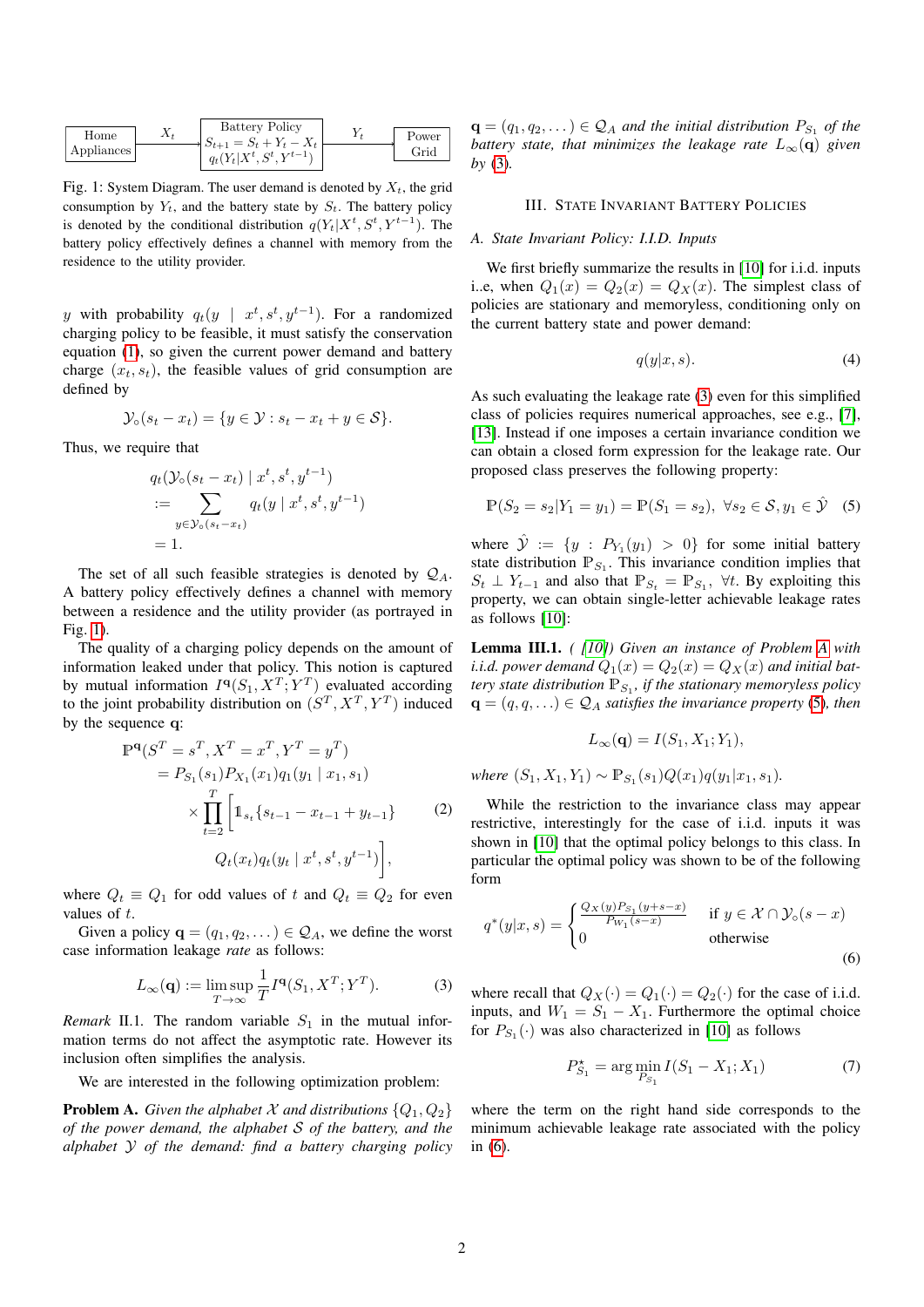#### <span id="page-2-7"></span>*B. State Invariant Policy: Periodic Case*

We propose a simple extension of the state invariant policy to the case when the input is sampled from distribution  $Q_1(x)$ at the odd times and  $Q_2(x)$  at the even times. In this extension we assume two stationary memoryless battery policies:  $q_1(y_t|x_t, s_t)$  for odd times and  $q_2(y_t|x_t, s_t)$  at even times. Thus the overall policy is of the form  $\mathbf{q} = (q_1, q_2, q_1, q_2, \ldots)$ . We further require that the choice of  $q_1$  and  $q_2$  satisfy the following conditions:

$$
P(S_2 = s_2 | Y_1 = y_1) = P(S_1 = s_2), \forall (s_2, y_1) \in S \times \hat{\mathcal{Y}}
$$
  
\n
$$
P(S_3 = s_3 | Y_2 = y_2) = P(S_1 = s_3), \forall (s_3, y_2) \in S \times \hat{\mathcal{Y}}
$$
 (8)

Note that condition [\(8\)](#page-2-0) and the choice of q immediately lead to  $\mathbb{P}(S_t = s) = \mathbb{P}(S_1 = s)$  for all  $t \geq 1$  as required by the state invariance condition. Furthermore notice that  $S_t$  is independent of  $Y_{t-1}$ , i.e.,  $S_t \perp Y_{t-1}$ , which can be further generalized to show that:

<span id="page-2-2"></span>
$$
Y_1^{t-1} \perp (S_t, Y_t, X_t), \quad \forall t > 1.
$$

As a specific example of a policy that achieves the invariance condition in [\(8\)](#page-2-0) consider a natural generalization of [\(6\)](#page-1-4) as follows:

$$
q_t^*(y|x,s) = \begin{cases} \frac{Q_t(y)P_{S_1}(y+s-x)}{P_{S_1-X_t}(s-x)} & \text{if } y \in \mathcal{X} \cap \mathcal{Y}_0(s-x) \\ 0 & \text{otherwise} \end{cases}
$$
(10)

where recall that  $X_t \sim Q_t(\cdot)$ ,  $Q_t(\cdot) = Q_1(\cdot)$  for odd values of t and  $Q_t(\cdot) = Q_2(\cdot)$  for even values of t and  $P_{S_1}(\cdot)$  is the desired distribution on the state. It is straightforward to verify that the policy in [\(10\)](#page-2-1) satisfies the invariance conditions [\(8\)](#page-2-0) and furthermore the output distribution is memoryless and satisfies  $\mathbb{P}(Y_t = y) = Q_t(y)$  for each t i.e., the output sequence has the same distribution as the input sequence. Furthermore the policy in [\(10\)](#page-2-1) achieves the following leakage rate.

<span id="page-2-4"></span>**Lemma III.2.** Given a fixed  $\mathbb{P}_{S_1}$  the leakage rate achieved *by the policy in* [\(10\)](#page-2-1) *is given by:*

$$
L_1 = \frac{1}{2}I(S_1 - X_1; X_1) + \frac{1}{2}I(S_1 - X_2; X_2)
$$
 (11)

 $where (S_1, X_t) ∼ ℝ_{S_1}(s_1)Q_t(x_t)$  *for*  $t = 1, 2$ *.* 

*Proof.* Consider the following:

$$
\frac{1}{T}I(S_1, X^T; Y^T)
$$
\n
$$
\stackrel{(a)}{=} \sum_{t=1}^T \frac{1}{T}I(S^t, X^T; Y_t | Y^{t-1})
$$
\n
$$
\stackrel{(b)}{=} \sum_{t=1}^T \frac{1}{T}I(S_t, X_t; Y_t | Y^{t-1})
$$
\n
$$
\stackrel{(c)}{=} \sum_{t=1}^T \frac{1}{T}I(S_t, X_t; Y_t)
$$

$$
= \sum_{t=1, t:\text{odd}}^{T} \frac{1}{T} I(S_t, X_t; Y_t) + I(S_{t+1}, X_{t+1}; Y_{t+1})
$$
  

$$
\stackrel{(d)}{=} \frac{1}{2} I(S_1, X_1; Y_1) + \frac{1}{2} I(S_1, X_2; Y_2)
$$

where (a) follows from the fact that  $S_t$  is a deterministic function of  $S_1$ ,  $X_1^t$  and  $Y_1^{t-1}$  based on the battery update equation, (b) follows is due to the memoryless structure of the battery policy in  $(10)$ ,  $(c)$  is from  $(9)$ ,  $(d)$  follows from the state invariance condition and the fact that  $P_{S_t} = P_{S_1}$  for all  $t \geq 1$ .

<span id="page-2-0"></span>Finally for the choice of the policy in [\(10\)](#page-2-1) the equivalence between the expression in (d) and [\(11\)](#page-2-3) can be established by following the analysis in [\[10\]](#page-4-3). We skip the steps due to space constraints.  $\Box$ 

While Lemma [\(III.2\)](#page-2-4) recovers the optimal leakage rate for the I.I.D. case, it is not the best possible that can be achieved in the time-varying setup. The constraint of state invariance turns out to be too restrictive. We next describe one generalization that can lead to lower leakage rate.

# <span id="page-2-8"></span>*C. Alternating State Invariance*

In this section we propose a more relaxed condition on state invariance which can lead to lower leakage rates than [\(11\)](#page-2-3). Instead of imposing the same marginal distribution of the state at each time, we allow the state distribution to alternate at odd and even times.

<span id="page-2-1"></span>Consider a set of memoryless battery policies  $q_1(y_t|x_t, s_t)$ for odd times and  $q_2(y_t|x_t, s_t)$  for even times. These policies are said to satisfy alternating state invariance condition if the following holds. Given distributions  $P_{S_1}(\cdot)$  and  $P_{S_2}(\cdot)$  on  $S$ :

<span id="page-2-5"></span>
$$
\sum_{s_1, x_1, y_1} P_{S_1}(s_1) Q_1(x_1) q_1(y_1 | x_1, s_1) \mathbb{I}_{s_2 = s_1 - x_1 + y_1} = P_{S_2}(s_2),
$$
  

$$
\sum_{s_2, x_2, y_2} P_{S_2}(s_2) Q_2(x_2) q_2(y_2 | x_2, s_2) \mathbb{I}_{s_3 = s_2 - x_2 + y_2} = P_{S_1}(s_3)
$$
\n(12)

<span id="page-2-3"></span>for all  $s_2, s_3 \in \mathcal{S}$  where  $\mathbb{I}_{x=y}$  is the indicator function which equals 1 is  $x = y$  and zero otherwise. The left hand side expressions in [\(12\)](#page-2-5) are the marginal distributions on state induced by the associated battery policies. The right hand side guarantees that these distributions are consistent with the prespecified choice.

Note that the state invariance constraint [\(8\)](#page-2-0) enforces  $P_{S_1}(\cdot) = P_{S_2}(\cdot)$  and  $S_t \perp Y_{t-1}$ . While it belongs to the class of policies in [\(12\)](#page-2-5), the class of policies in [\(12\)](#page-2-5) is more general than [\(8\)](#page-2-0) leads to a lower leakage rate, as will be confirmed in the numerical results section. We next provide an expression for the leakage rate for the policies in [\(12\)](#page-2-5)

<span id="page-2-6"></span>**Lemma III.3.** Given a fixed  $\mathbb{P}_{S_1}$  and  $\mathbb{P}_{S_2}$  the leakage rate *achieved by any policy satisfying* [\(12\)](#page-2-5) *is upper bounded by:*

$$
L_2 = \frac{1}{2}I(S_1, X_1; Y_1) + \frac{1}{2}I(S_2, X_2; Y_2)
$$
 (13)

*where*  $(S_t, X_t)$  ∼  $\mathbb{P}_{S_t}(s_1)Q_t(x_t)$  *for*  $t = 1, 2$ *.*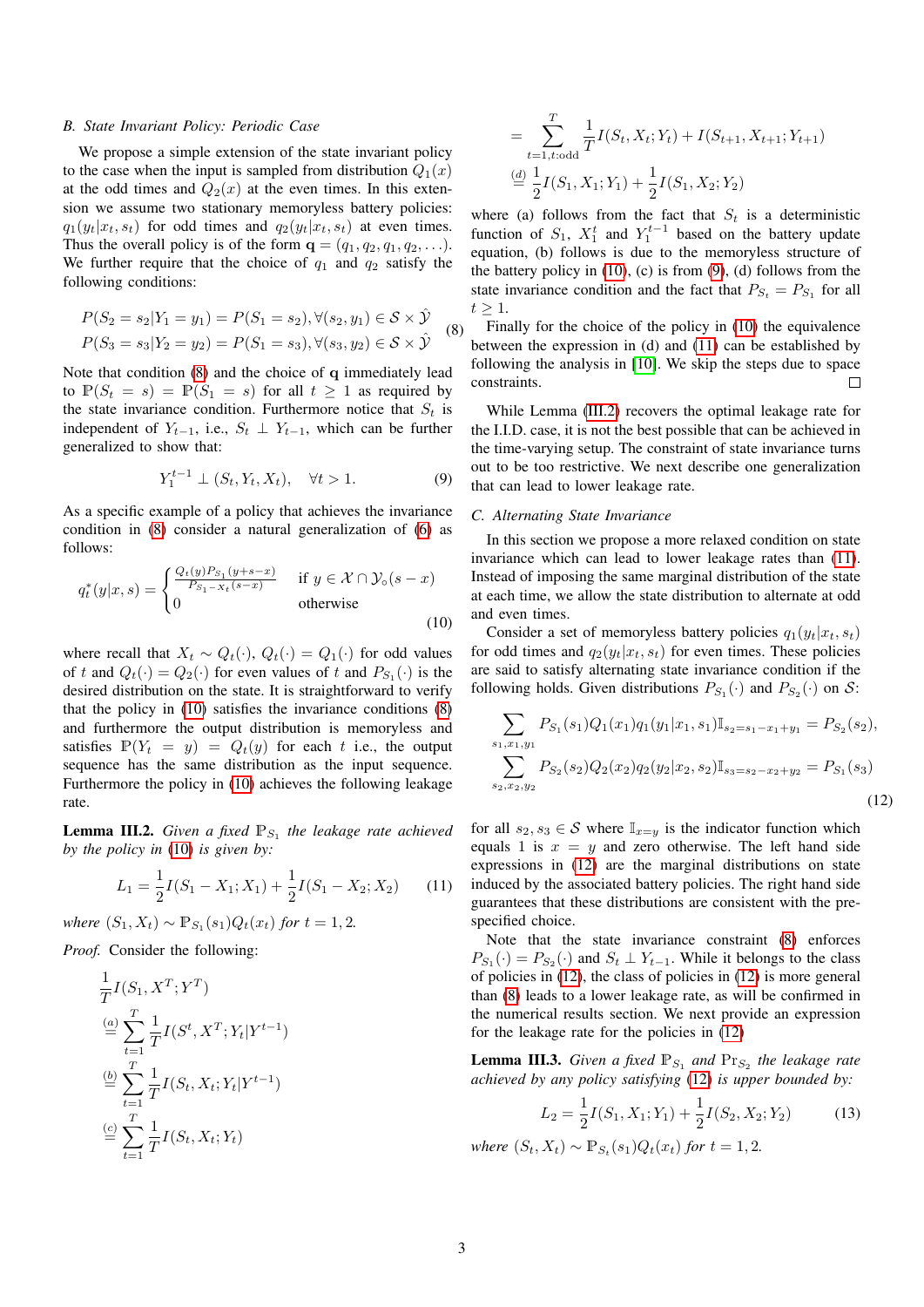*Proof.* Consider the following:

$$
\frac{1}{T}I(S_1, X^T; Y^T) \stackrel{(a)}{=} \sum_{t=1}^T \frac{1}{T}I(S^t, X^T; Y_t | Y^{t-1})
$$
\n
$$
\stackrel{(b)}{=} \sum_{t=1}^T \frac{1}{T}I(S_t, X_t; Y_t | Y^{t-1})
$$
\n
$$
\stackrel{(c)}{\leq} \sum_{t=1}^T \frac{1}{T}I(S_t, X_t; Y_t) \stackrel{(d)}{=} L_2.
$$

where (a) is due to the chain rule of mutual information and the fact that  $S^t$  is a deterministic function of  $(S_1, X^{t-1}, Y^{t-1})$ given by the battery update equation [\(1\)](#page-0-0), (b) and (c) are due to the memoryless policy, and (d) is due to the alternating invariance condition in [\(12\)](#page-2-5).  $\Box$ 

*Remark* III.1*.* The advantage of Lemma [III.3](#page-2-6) over Lemma [III.2](#page-2-4) is that we have a larger set of state distributions to minimize over, which can lead to a lower leakage rate in general.

#### IV. LOWER BOUND

<span id="page-3-0"></span>We now provide a lower bound on the leakage rate that applies to any feasible battery charging policy . Consider the following inequalities: for any admissible policy  $q \in \mathcal{Q}_A$  and defining  $W_t = S_t - X_t$ , we have

$$
I(S_1, X^T; Y^T) \ge \sum_{t=1}^T I(S_t, X_t; Y_t | Y^{t-1}) \ge \sum_{t=1}^T I(W_t; Y_t | Y^{t-1})
$$
  
=  $H(W_1) - H(W_1|Y_1) + H(W_2|Y_1) - H(W_2|Y^2) + \cdots$   

$$
\stackrel{\text{(a)}}{=} H(W_1) - H(S_2|Y_1) + H(S_2 - X_2|Y_1) - H(S_3|Y^2) + \cdots
$$
  
=  $H(W_1) + \sum_{t=2}^T I(W_t; X_t | Y^{t-1}) - H(W_T | Y^T)$ 

where (a) is because  $S_{t+1}$  is an invertible function of  $W_t$  given  $Y_t$ . Now, taking the limit  $T \to \infty$  to obtain a lower bound to the leakage rate we have

$$
L_{\infty}(\mathbf{q}) = \lim_{T \to \infty} \frac{1}{T} I(S_1, X^T; Y^T)
$$
  
\n
$$
\geq \lim_{T \to \infty} \frac{1}{T} \left[ H(W_1) + \sum_{t=2}^T I(W_t; X_t | Y^{t-1}) - H(W_T | Y^T) \right]
$$
  
\n
$$
\stackrel{\text{(a)}}{=} \lim_{T \to \infty} \frac{1}{T} \left[ \sum_{t=2}^T I(W_t; X_t | Y^{t-1}) \right]
$$
  
\n
$$
\stackrel{\text{(b)}}{\geq} \min_{P_{S_1} \in \mathcal{P}_S} \frac{1}{2} I(S_1 - X_1; X_1) + \min_{P_{S_2} \in \mathcal{P}_S} \frac{1}{2} I(S_2 - X_2; X_2).
$$

Note that (a) is because the entropy of any discrete random variable is bounded and (b) follows from the observation that every term in the summation is only a function of the posterior  $P(S_t|Y^{t-1})$ . Therefore, minimizing each term over  $a P_S \in \mathcal{P}_S$  results in a lower bound to the optimal leakage rate. Furthermore since  $X_t$  is sampled from the stated periodically time-varying distribution the result follows.

#### V. NUMERICAL RESULTS

## *A. Binary Case*

We consider the case when  $\mathcal{X} = \mathcal{Y} = \{0, 1\}$  and the state alphabet  $S = \{0, 1, \ldots, C\}$  where  $C \geq 2$  denotes the battery capacity. We assume  $Q_1(x = 1) = 0.3$  and  $Q_2(x = 1) =$ 0.7. We numerically computed the achievable leakage rates for the state invariance policy (policy 1) in section [III-B](#page-2-7) and the alternating state policy (policy 2) in section [III-C.](#page-2-8) We also evaluate the lower bound presented in section [IV.](#page-3-0) We vary  $C \in [1, 6]$  and the results are presented Table [II.](#page-3-1)

TABLE I: Leakage Rates for binary case

| Capacity    |        |        |        |        |        |        |
|-------------|--------|--------|--------|--------|--------|--------|
| Policy 1    | 0.4406 | 0.2682 | 0.1812 | 0.1309 | 0.099  | 0.0776 |
| Policy 2    | 0.4391 | 0.2675 | 0.1809 | 0.1307 | 0.0989 | 0.0775 |
| Lower Bound | 0.4354 | 0.2646 | 0.1788 | 0.1292 | 0.0979 | 0.0767 |

We note that the extra flexibility provided by the alternating state invariance policy [\(12\)](#page-2-5) does in fact lead to lower leakage rate as shown in Table [II.](#page-3-1) Thus the straightforward extension of the policy for i.i.d. inputs stated in [\(10\)](#page-2-1) is no longer optimal. Also interestingly the lower bound presented in Section [IV](#page-3-0) appears very close to the proposed scheme. The gap between the bounds is largest when  $C = 1$  and seems to vanish quickly as C increases.

# *B. Ternary Case*

We also consider the ternary case when  $\mathcal{X} = \mathcal{Y} = \{0, 1, 2\}.$ We assume that  $Q_1(x) = 1/3$  for  $x \in \{0, 1, 2\}$  and  $Q_2(0) =$  $Q_2(2) = 1/4$  while  $Q_2(1) = 1/2$ . Numerically we obtained the following upper and lower bounds:

TABLE II: Leakage Rates for ternary case

<span id="page-3-1"></span>

| Capacity    |        |                      |                     |                |              |
|-------------|--------|----------------------|---------------------|----------------|--------------|
| Policy 2    | 0.5602 | 0.3950               | $0.2943 \pm 0.2281$ |                | $\pm 0.1822$ |
| Lower Bound | 0.5597 | $\vert 0.3947 \vert$ | 0.2941              | $\perp$ 0.2280 | 10.1821      |

We again note that the upper and lower bounds are very close with the largest gap when  $C = 2$  and the gap decreases monotonically.

#### VI. CONCLUSIONS

We study information theoretic privacy in a smart metering system with a rechargeable battery. We extend previous results on the case of i.i.d. inputs to the case of periodically timevarying inputs. Although we only consider the case when the period equals two, the techniques presented here can be easily extended to arbitrary periods. We show that a straightforward extension of the state invariant policy for i.i.d. inputs is not optimal and propose another scheme, alternating state invariance, that results in a lower leakage rate. We also develop an information theoretic lower bound that appears to be very close to the proposed scheme in numerical results. Future work will focus on analytically characterizing the battery policies that optimize the alternating state invariance scheme and establishing the gap between upper and lower bounds.